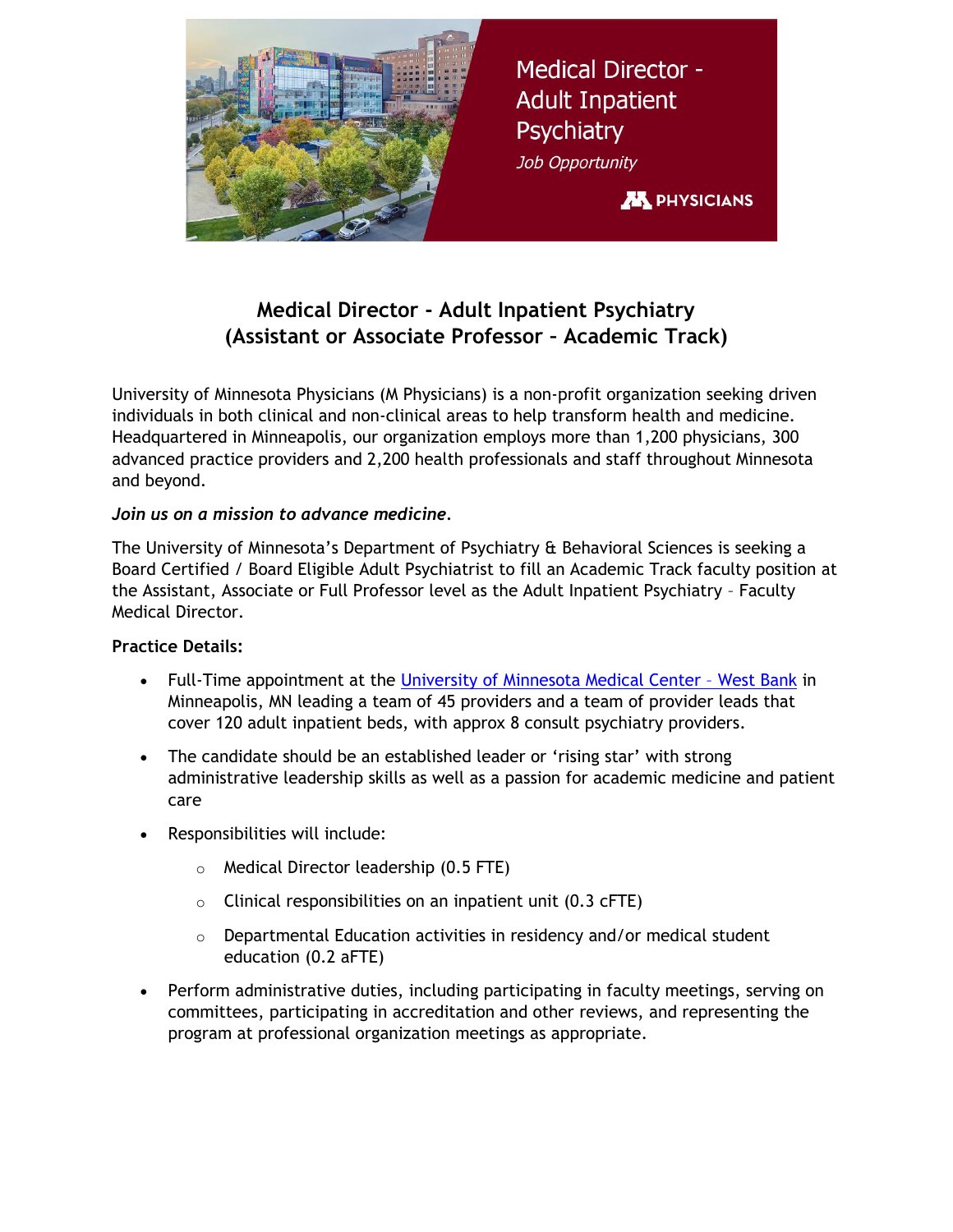- This position includes exercising creativity in clinical care, clinical programming, and educational opportunities. The successful applicant will join an active and growing department of 72 highly collaborative and engaged faculty members.
- The University recognizes and values the importance of diversity and inclusive excellence in enriching the employment experience of its employees and in supporting the academic mission, and is committed to attracting and retaining employees with varying identities and backgrounds.

#### **About the Department:**

- [The Department of Psychiatry and Behavioral Sciences](https://med.umn.edu/psychiatry) consists of an outstanding team of researchers, clinicians, and educators who provide world-class expertise in psychiatric illness, treatment, scholarship, and scientific discovery
- Clinically, the department has expanded its inpatient, outpatient, and telehealth psychiatric services to accommodate the high demand for mental health services in the Twin Cities region, resulting in an upward trajectory of growth
- The department consists of 372 inpatient beds, several dedicated psychiatric outpatient facilities, and 8 Twin City area Collaborative Care Clinics integrating behavioral health services with primary care

#### **Qualifications:**

- Seeking at least 3 years of experience in a leadership role.
- Graduate of an accredited ACGME Psychiatry residency and/or fellowship training program.
- Board eligible/certified
- Licensed or ability to obtain Minnesota Board of Medical Practice Licensure.
- Ability to obtain/maintain DEA certification in the State of Minnesota and meet threshold criteria/qualifications for Credentialing and Privileges

This role is dually employed by the University of Minnesota and University of Minnesota Physicians. Applicants should also complete an application for this position with the University of Minnesota. The corresponding job opening can be found here: <https://hr.myu.umn.edu/jobs/ext/339130>

## **Benefits Highlights:**

Competitive compensation and market leading benefits packages to support all aspects of employee well-being, including physical, emotional, intellectual, social, spiritual, and financial health. More information can be found here: [University of Minnesota](https://humanresources.umn.edu/benefits) and [University](https://mphysicians.org/careers)  [of Minnesota Physicians.](https://mphysicians.org/careers)

## **M Health and Clinical Partnerships:**

University of Minnesota Physicians providers practice at affiliated locations under the University of Minnesota Health Fairview (M Health Fairview) shared care delivery system. M